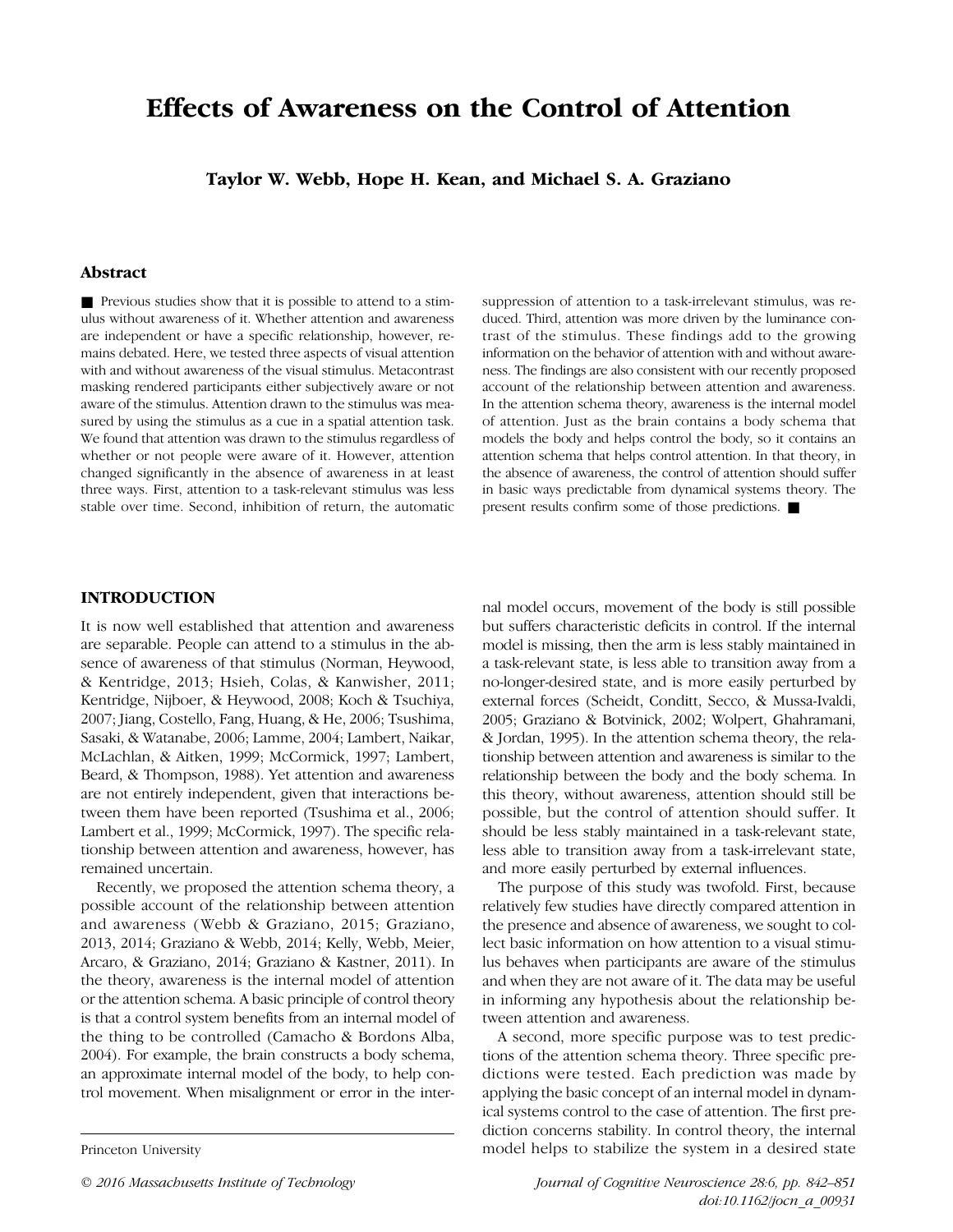(Camacho & Bordons Alba, 2004). The loss of an internal model leads to a reduction of stability. In the case of the arm, without an internal model, the system is less able to monitor and thus maintain a stable desired arm position. The arm wobbles. If the attention schema theory is correct, then without awareness of the stimulus, attention drawn to a task-relevant stimulus should become less stable in time. Attention should wobble. To test this prediction, in Experiment 1, we directly compared attention to a visual stimulus with and without awareness of the stimulus. We used a Posner spatial attention paradigm (Posner, 1980) in human participants to measure attention drawn by a brief visual cue. Attention was measured at 5 time points in the first 600 msec after cue presentation to provide a temporal profile. Metacontrast masking (Breitmeyer & Öğmen, 2006) was applied such that participants reported being subjectively aware of the cue on some trials and unaware of it on other, interleaved trials. In this manner, we tested how the time course of attention changed depending on the presence or absence of awareness of the cue. The specific prediction of the attention schema theory was that attention drawn by the cue would show greater stability through time in the presence of awareness and show significantly greater temporal instability in the absence of awareness.

The second prediction concerns the control of movement away from a task-irrelevant or nondesired state. In control theory, the loss of an internal model compromises a control system's ability to register when it is in a nondesired state and therefore impairs the system's ability to actively leave or avoid that nondesired state. In the case of the arm, without an internal model, the system cannot register that the arm has entered a taskirrelevant configuration, and therefore, compensatory movements away from that nondesired state are impaired. In the case of attention, there is a well-studied phenomenon in which attention actively transitions away from a task-irrelevant state. If attention is drawn to the onset of a task-irrelevant stimulus, that attention is typically rapidly attenuated and can even become "negative" in the sense that attention briefly avoids that location in preference for other locations, a phenomenon known as inhibition of return (IOR; Posner, Rafal, Choate, & Vaughan, 1985; Posner & Cohen, 1984). If the attention schema theory is correct, then without awareness of the visual stimulus, IOR should be reduced or eliminated. To test this prediction, we used the same paradigm as for Experiment 1, with one change. In Experiment 2, participants were not asked at the end of each trial whether they were aware of the cue. In this experiment, therefore, the cue became entirely behaviorally irrelevant. There was no longer any task-related reason for the participant's attention on the cue to be maintained. This condition of behavioral irrelevance is the necessary condition for IOR. The specific prediction of the attention schema theory is that, when the metacontrast masking was timed to allow awareness of the cue, IOR should be present. When the

metacontrast masking was timed to prevent awareness of the cue, IOR should be reduced or absent. This experiment is of interest beyond testing a specific prediction of the attention schema theory. Whether IOR occurs in the absence of awareness is a basic question about the behavior of attention, and it has been studied and debated before (Ivanoff & Klein, 2003; Lambert et al., 1999; McCormick, 1997). Previous experiments arguably did not use directly comparable stimuli on interleaved aware and unaware conditions to determine quantitatively how IOR may change. We hope therefore that this study will add to that literature.

The third prediction concerns perturbations by external influences. In control theory, without an internal model, the item being controlled is less internally stabilized and more affected by external drivers. In the case of the arm, without an internal model of the arm to help stabilize it, the control mechanism is less able to resist external forces. The arm becomes more easily perturbed. In the case of attention, the external influences are bottom–up, sensory-driven factors such as the luminance contrast of a visual stimulus. If the attention schema theory is correct, these external drivers of attention should have a greater impact in the absence of awareness than in the presence of awareness. Attention normally depends on stimulus contrast, but that dependence should have a steeper slope when awareness is absent than when awareness is present. To test this prediction, in Experiment 3, we again used a Posner paradigm to measure attention drawn to a visual cue. To focus on bottom–up attention, we tested attention 50 msec after the cue onset. The luminance contrast of the cue was varied, and the effect of contrast on attention was measured. The specific prediction of the theory was that stimulus contrast would have a greater impact on attention in the absence of awareness of the cue than in the presence of awareness of the cue. Once again, this experiment may have interest beyond testing a specific prediction of the attention schema theory. Many previous studies have demonstrated stimulus-driven attention in the absence of awareness of the stimulus (e.g., Tsushima et al., 2006; Lambert et al., 1999; McCormick, 1997). To our knowledge, however, no prior experiment has tested how awareness might affect the specific relationship between stimulus contrast and stimulus-driven attention. The experiment can therefore add to the growing knowledge of how attention behaves with and without awareness.

It is important to note that if the three predictions tested here are confirmed, they do not prove the attention schema theory. In testing a theory, one makes and tests a series of predictions. Each test is an opportunity to disconfirm the theory. If the data support the prediction, the theory survives as a possibility, but it is not proved because there may be alternative explanations for the same result. Only by testing a very large number of predictions over many publications will we begin to gain some confidence in the theory—or disconfirm it. In the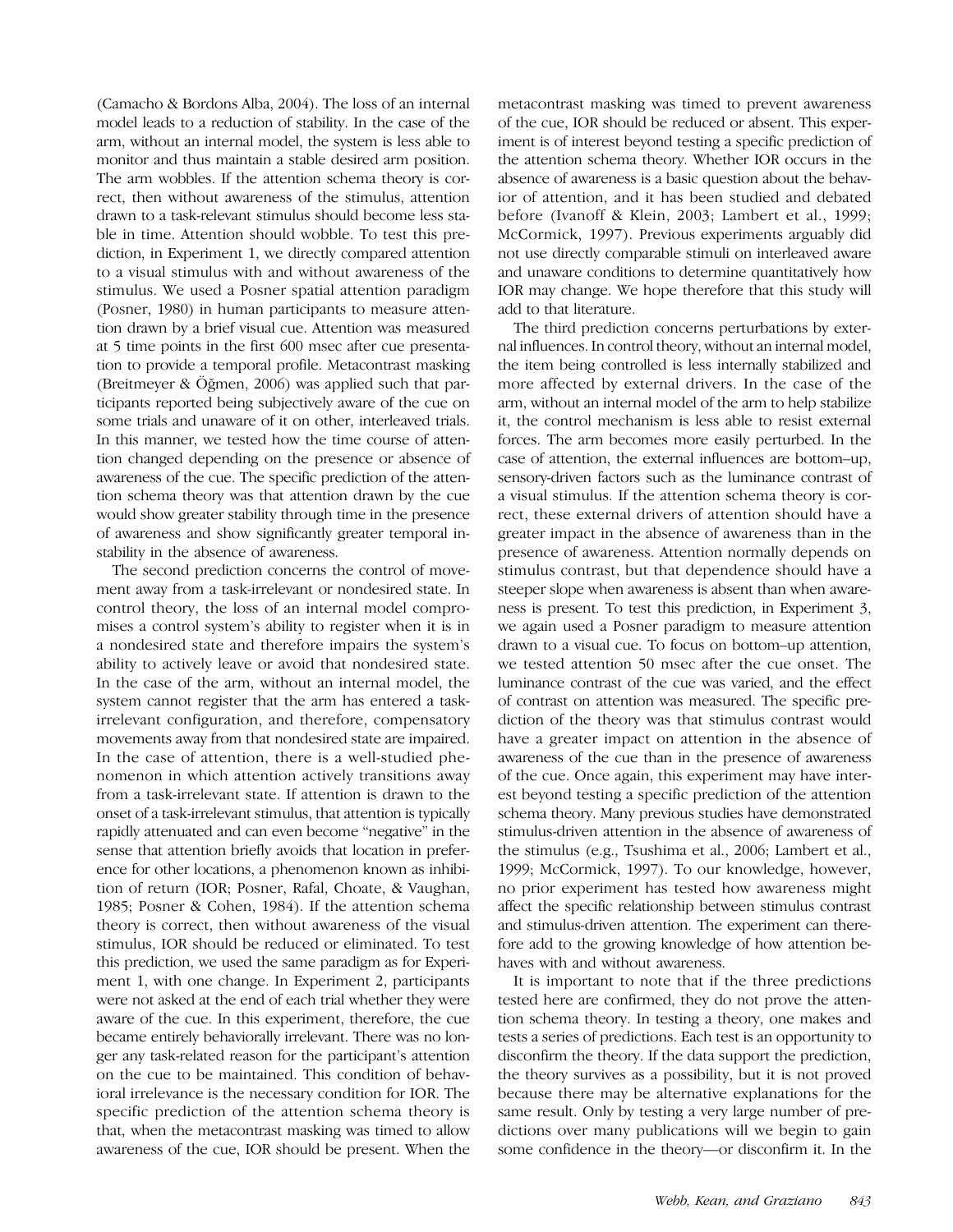process of testing these predictions, we will hopefully gain valuable information that can inform any theory on the relationship between attention and awareness.

# EXPERIMENT 1

## Methods

#### Participants

Seventy-five participants were tested (44 women, 18– 48 years old, normal or corrected-to-normal vision). All participants provided informed consent, and all procedures were approved by the Princeton institutional review board.

#### Behavioral Paradigm

Participants sat 30 cm from the monitor and used a chin rest to stabilize the head. Stimuli were presented with the MATLAB Psychophysics Toolbox. Figure 1 shows the behavioral paradigm. Each trial began with a white central fixation point on a black background. Participants were instructed to fixate during the trial. After 1 sec, the cue period began and lasted 4 refresh cycles (∼50 msec). Throughout the cue period, the cue (a white spot 1.1° in diameter) was presented  $6^{\circ}$  to the left of fixation  $(1/3)$ of trials), to the right of fixation (1/3 of trials), or not presented (1/3 of trials). The cue was followed by a mask. In the long cue/mask interval condition (1/2 of trials), a cue/



Figure 1. Paradigm for Experiment 1. Fixation was followed by cue period, premask period, mask period, target period, and awareness probe. In long cue/mask interval trials ("aware" condition), the mask was timed to allow participants to see the cue. In short cue/mask interval trials ("unaware" condition), the mask was timed to prevent participants from seeing the cue. The tilted discrimination target was presented on the same side as the cue (spatially matching as shown here) or on the opposite side as the cue (mismatching). After indicating the tilt of the target, participants were probed whether or not they had seen the cue.

mask interval of 4 refresh cycles (∼50 msec) was inserted between the cue and the mask. Thus, the time from cue onset to mask onset was ∼100 msec, intended to allow the cue to be subjectively visible to the participants. In the short cue/mask interval condition (1/2 of trials), the mask immediately followed the cue. Thus, in this trial type, the time from cue onset to mask onset was ∼50 msec, intended to render the cue subjectively invisible to the participants. During the mask period, on all trials, two metacontrast masks (Breitmeyer & Öğmen, 2006) were presented, 6° to the left and right of fixation. The masks themselves therefore did not preferentially attract bottom–up attention to one side. Each mask consisted of a white ring with an outer diameter of 1.5° and an inner diameter of 1.1°. The duration of the mask period varied between 115 and 540 msec, depending on the total duration of the trial as described next.

After the mask period, a target was added to the already-present white circles that composed the mask. The target was either on the left (1/2 of trials) or right (1/2 of trials) of fixation. The location of the cue did not predict the location of the target. The target was presented at one of five times after cue onset: 12 refresh cycles (∼165 msec), 20 refresh cycles (∼270 msec), 28 refresh cycles (∼380 msec), 36 refresh cycles (∼485 msec), and 44 refresh cycles (∼590 msec). Because of these varied target presentation times, the mask period between the cue and the target also varied accordingly. The target consisted of one white line segment extending from the top of the mask ring and one white line segment extending from the bottom of the mask ring. The segments were collinear, forming an implied line through the ring. The line was tilted toward the left (1/2 of trials) or toward the right (1/2 of trials) by 3°. Participants were required to discriminate the orientation by pressing the F key on a keyboard if the line was tilted to the left and the J key if it was tilted toward the right. The target period lasted 1 sec, and participants were instructed to respond as quickly as possible during that period. The short target response period encouraged a speeded response. Participants performed the discrimination task with a mean accuracy of 90% ( $SD =$ 8%) and a mean latency of 673 msec  $(SD = 127$  msec). The 10% of trials with incorrect responses or no responses during the 1 sec response window were excluded from analysis. Trials with a latency < 300 msec were also excluded because the RT was too short to be a plausible response to the discrimination task, and therefore, those trials probably represented mistaken key presses.

On each trial, after the 1-sec target period, the fixation point and all other stimuli disappeared, and a question was presented on the screen: "Did you see a circle? Y/N." Participants were instructed that this question referred to the cue stimulus presented at the beginning of some trials. Participants pressed the F key to indicate that they had seen the cue on that trial and the J key to indicate that they had not. The awareness probe remained on the screen for 2 sec, and participants were instructed to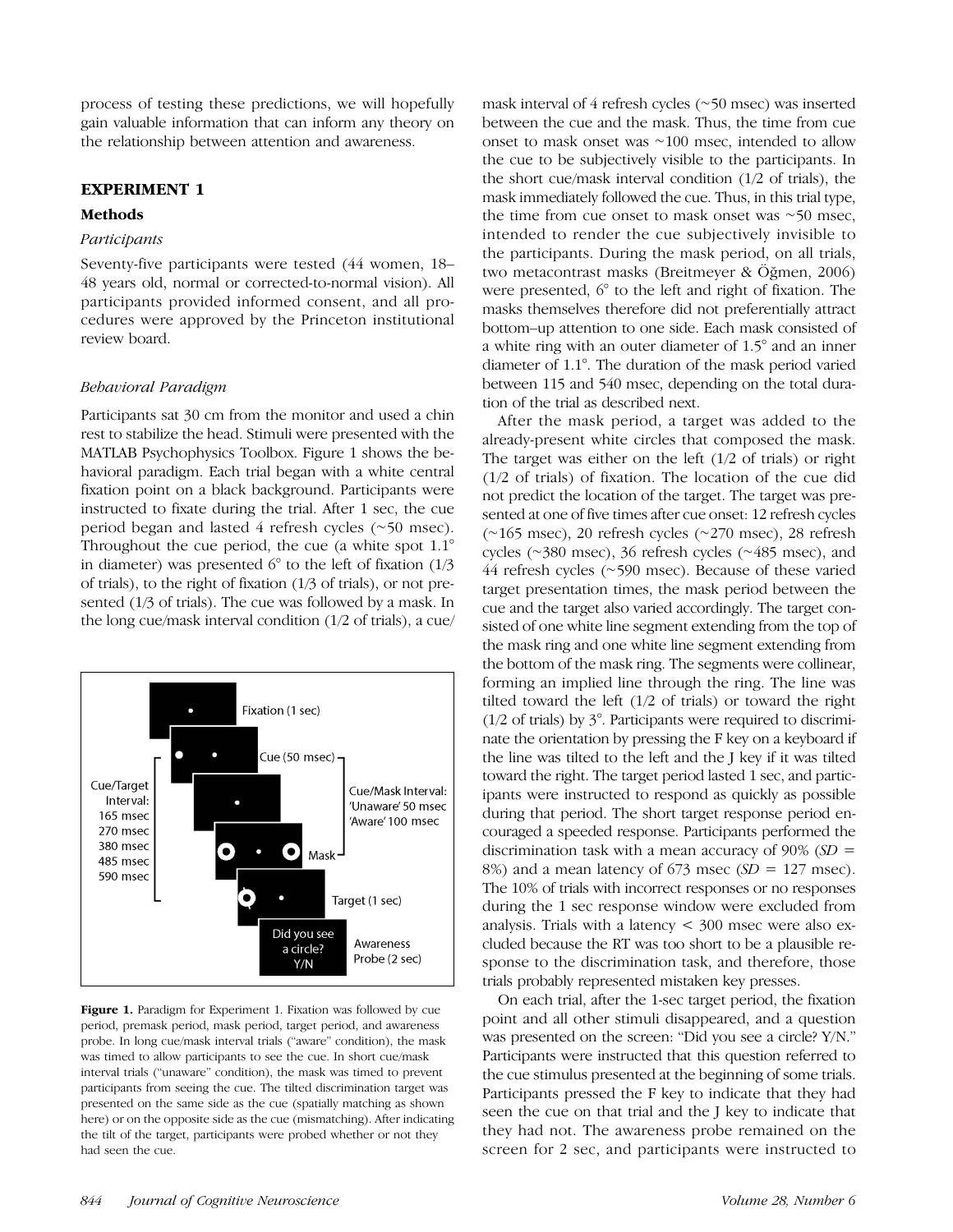respond during that time. On <1% of trials, participants failed to respond during that time window, and those trials were excluded from analysis. The mean awareness RT was 580 msec  $(SD = 322$  msec). Choosing a cutoff for the minimum RT is more difficult for the awareness response. Note that the cue was presented early in the trial, and participants had as much as 1.5 sec (depending on trial type) before the awareness probe to decide if they had seen the cue. Moreover, the awareness probe was presented at a predictable time 1 sec after the target onset. Therefore, participants could, in principle, anticipate the timing of the question and respond with extremely short latency. This may account for the large spread in latency to the awareness probe. On the basis of the distribution of RTs, we chose to exclude trials with a cue awareness RT of <50 msec.

Each participant performed practice trials followed by nine runs of 24 trials each (216 trials total). Target orientation (tilted left or right), target location (left or right), cue condition (left, right, or no cue), and cue/mask interval (long or short) were randomized and counterbalanced within each run, and the cue did not predict the location of the target. The design was a mixed, within/ between-subject design. The aware versus not aware manipulation (long or short cue/mask interval) was within participants. However, different participants were tested for each of the five time intervals between the cue and the target. The reason was that to test each participant at all 5 time points would have required an estimated 7.5 hr of testing per participant, which was prohibitive on practical grounds. Thus, we tested each participant with only one cue/target time interval. For each of the five cue/target time intervals, 15 participants were tested, for a total of 75 participants.

#### Analysis

To determine whether the division of trials into "aware" and "unaware" was justified, the participants' responses to the awareness probe were analyzed. Responses to the awareness question from the 1/3 of trials on which no cue was presented were used to assess participants' false positive rate, the rate at which participants indicated that a cue was present when none was. The rate was low (mean = 11%,  $SD = 14\%$ ), indicating that participants were not guessing about the presence of the cue. Responses to the awareness question from the 2/3 of trials on which a cue was presented were used to compute cue detection rates. To assess whether the metacontrast manipulation had the intended effect on awareness, these cue detection rates were analyzed in a 5 × 2 mixed factorial ANOVA: 5 Time points (between-subject variable)  $\times$  2 Awareness conditions (within-subject variable). A highly significant main effect of Cue/mask interval confirmed that participants tended to report awareness of the cue on long cue/mask interval trials (awareness reported on 80% of trials) and tended to report no aware-

ness of the cue on short cue/mask interval trials (awareness reported on 30% of the trials;  $F = 371$ ,  $p = 2 \times 10^{-16}$ ). No other significant effects were found for the cue detection rate, showing that performance was stable across the 5 time points. Thus, not only did the manipulation separate most trials into "aware" and "unaware" but also that separation was stable across all five cue/target intervals. This confirmation allowed for the main analysis described next.

In a Posner task with high-accuracy performance, accuracy is typically an insensitive measure of attention, whereas latency is the preferred measure. The logic of the Posner task is that if the cue draws attention to itself and the subsequent target appears at the same location as the cue, then the response to the target will be faster. Likewise, if the cue draws attention to itself and the subsequent target appears at the opposite location to the cue, then the response to the target will be slower as attention is shifted from the cue to the target. To quantify this effect of the cue on attention, we used a difference of response latencies:  $\Delta t$  = [average target RT on cue/target mismatch trials]  $-$  [average target RT on cue/target match trials]. A larger  $\Delta t$  indicates that the cue drew more attention to itself. For each participant, two  $\Delta t$  scores were computed, one for long cue/mask interval trials (aware trials) and one for short cue/mask interval trials (unaware trials). The data were then analyzed in a  $5 \times$ 2 mixed factorial ANOVA: 5 Time points (between-subject variable)  $\times$  2 Awareness conditions (within-subject variable) to determine whether the time course of attention was the same or different depending on the presence or absence of awareness.

#### Results

Experiment 1 tested the time course of attention to a brief visual cue over the 600 msec after cue presentation. The time course was tested with and without awareness of the cue. Figure 2A shows the results. The red line shows the results for the aware condition, and the blue line shows the results for the unaware condition. Although attention was present without awareness, it did not behave in the same way. Moreover, the change in attention was more complex than a simple increase of attention in the aware condition. The change therefore cannot be attributed to the stimulus simply having greater perceptual signal strength in the aware condition. Indeed, at 1 time point (270 msec), attention was actually greater without awareness than with it. The most striking change was that attention was less stable over time in the unaware condition than in the aware condition. The results therefore confirmed Prediction 1.

The data were analyzed with a  $5 \times 2$  mixed factorial ANOVA. The main effect of Awareness was not significant  $(F = 1.11, p = .30)$ , showing that awareness did not cause an overall increase or decrease in attention. The main effect of Time was significant ( $F = 4.11$ ,  $p = .005$ ), showing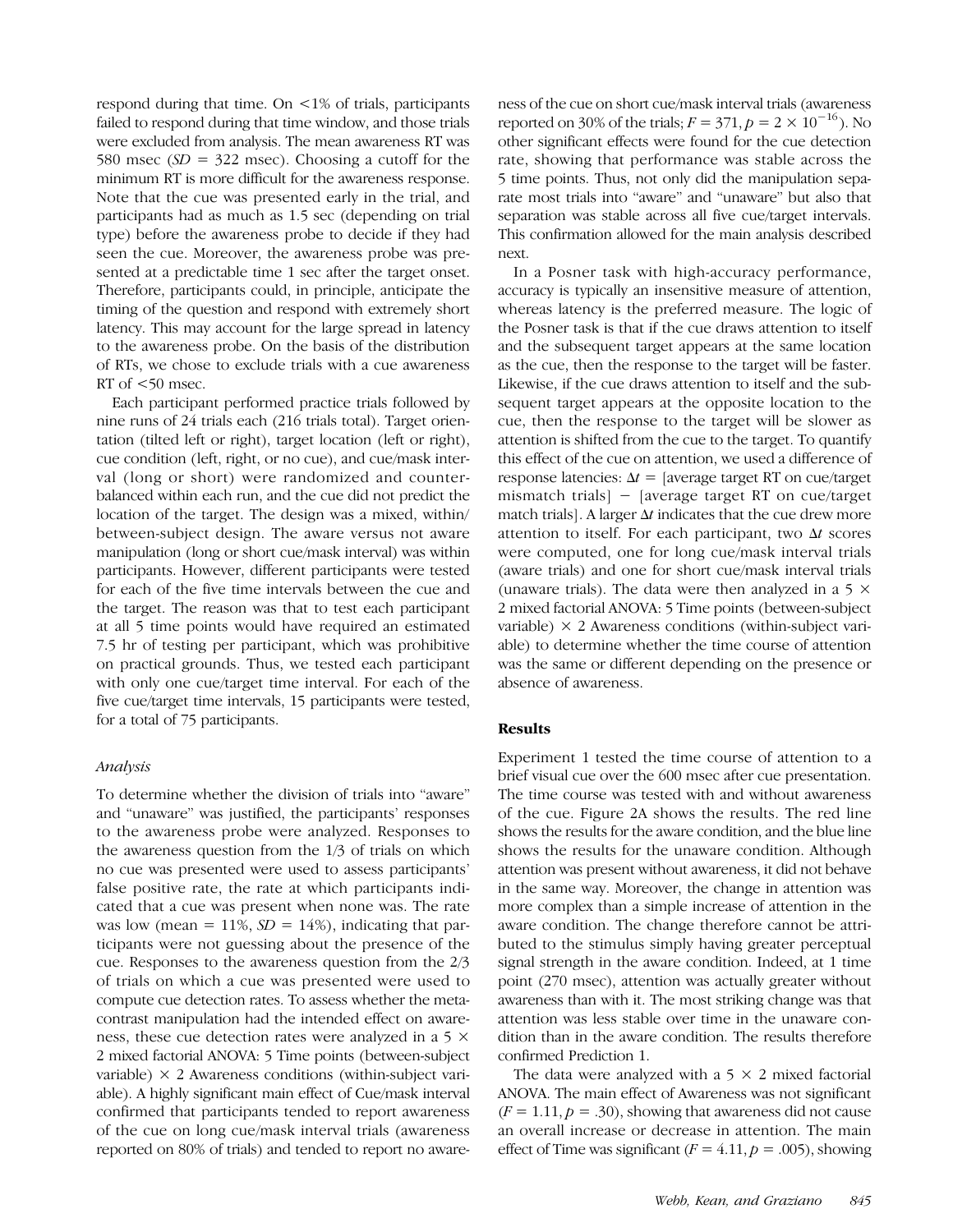

Figure 2. Results of Experiment 1. (A) Red line shows trials when the mask was timed to allow the cue to be seen. Blue line shows trials when the mask was timed to prevent the cue from being seen. The  $X$  axis shows time after cue onset. The Y axis shows attention drawn to the cue ( $\Delta t$  = [mean RT for spatially mismatching trials] – [mean RT for spatially matching trials]). Error bars are standard error. (B) A more selective subset of the data. Red line shows data when the mask was timed to allow the cue to be seen, and participants confirmed that they had seen it. Blue line shows data when the mask was timed to prevent the cue from being seen, and participants confirmed that they had not seen it.

that attention changed as a function of time. The interaction was also significant ( $F = 3.38$ ,  $p = .02$ ), confirming that the two curves had significantly different shapes. A 5  $\times$ 1 ANOVA on aware trials (Figure 2A, red line) revealed no significant effect of Time ( $F = 0.67$ ,  $p = .61$ ), indicating that attention was relatively stable during the trial in the presence of awareness. In contrast, a  $5 \times 1$  ANOVA on unaware trials (Figure 2A blue line) revealed significant variation over Time ( $F = 9.1, p = 5 \times 10^{-6}$ ). The primary difference between the aware and unaware conditions in this task, therefore, was that, in the presence of awareness, attention to the cue was more stable throughout the tested time period.

Figure 2B shows the same result as in Figure 2A, but with a selective subset of the data. Here, the "confirmed aware" trials meet two constraints: They are the 80% of trials with a long cue/mask interval on which the participant also explicitly indicated that the cue had been seen. Likewise, the "confirmed unaware" trials are the 70% of trials with a short cue/mask interval on which the participant also indicated that the cue had not been seen. This more selective data set shows a nearly identical pattern to the one in Figure 2A. The same statistical effects were found  $(5 \times 2)$  ANOVA, no significant main effect of Awareness,  $F = 0.82$ ,  $p = .37$ ; significant main effect of Time,  $F = 5.8$ ,  $p = .0004$ ; significant interaction,  $F =$ 2.82,  $p = .03$ ;  $5 \times 1$  ANOVA, no significant effect of Time in aware trials,  $F = 1.14$ ,  $p = .35$ ; significant effect of Time in unaware trials,  $F = 10.1, p = 1 \times 10^{-6}$ .

## EXPERIMENT 2

#### Methods

In Experiment 2, we tested 75 new participants not tested in Experiment 1 (56 women, 18–42 years old, normal or corrected-to-normal vision). The methods were identical to those of Experiment 1 with one exception. After the target period, participants were not asked whether they had seen the cue. The cue was therefore rendered taskirrelevant.

#### **Results**

Experiment 2 tested the effect of awareness on IOR. A task-irrelevant stimulus is needed to evoke IOR. Yet in Experiment 1, the cue was task relevant. The task relevance of the cue is not immediately obvious. The cue was not relevant to the discrimination task in a manner traditional in the Posner paradigm, because the cue did not predict the location of the target. However, the cue was still relevant to the participants' behavior because at the end of the trial participants were asked to report whether they had seen the cue. The task therefore required participants to direct at least some attention to the cue. To modify Experiment 1 and make the cue entirely task irrelevant requires that participants not be asked about the cue at the end of the trial. Removing the end-of-trial awareness question, however, poses a challenge. The question provides a direct measure of the participant's awareness. Can we dispense with that measure? The results of Experiment 1 show that, on most trials, the mask succeeded in rendering the cue seen on long cue/mask interval trials and unseen on short cue/ mask interval trials. Moreover, using the participants' own reports on subjective awareness to further specify the trials did not change the pattern of results (compare Figure 2A and B). Thus the trial-by-trial awareness report can be eliminated, allowing for the design of Experiment 2.

Figure 3 shows the results. In the aware condition (red line), the cue drew attention initially. At 165 msec, the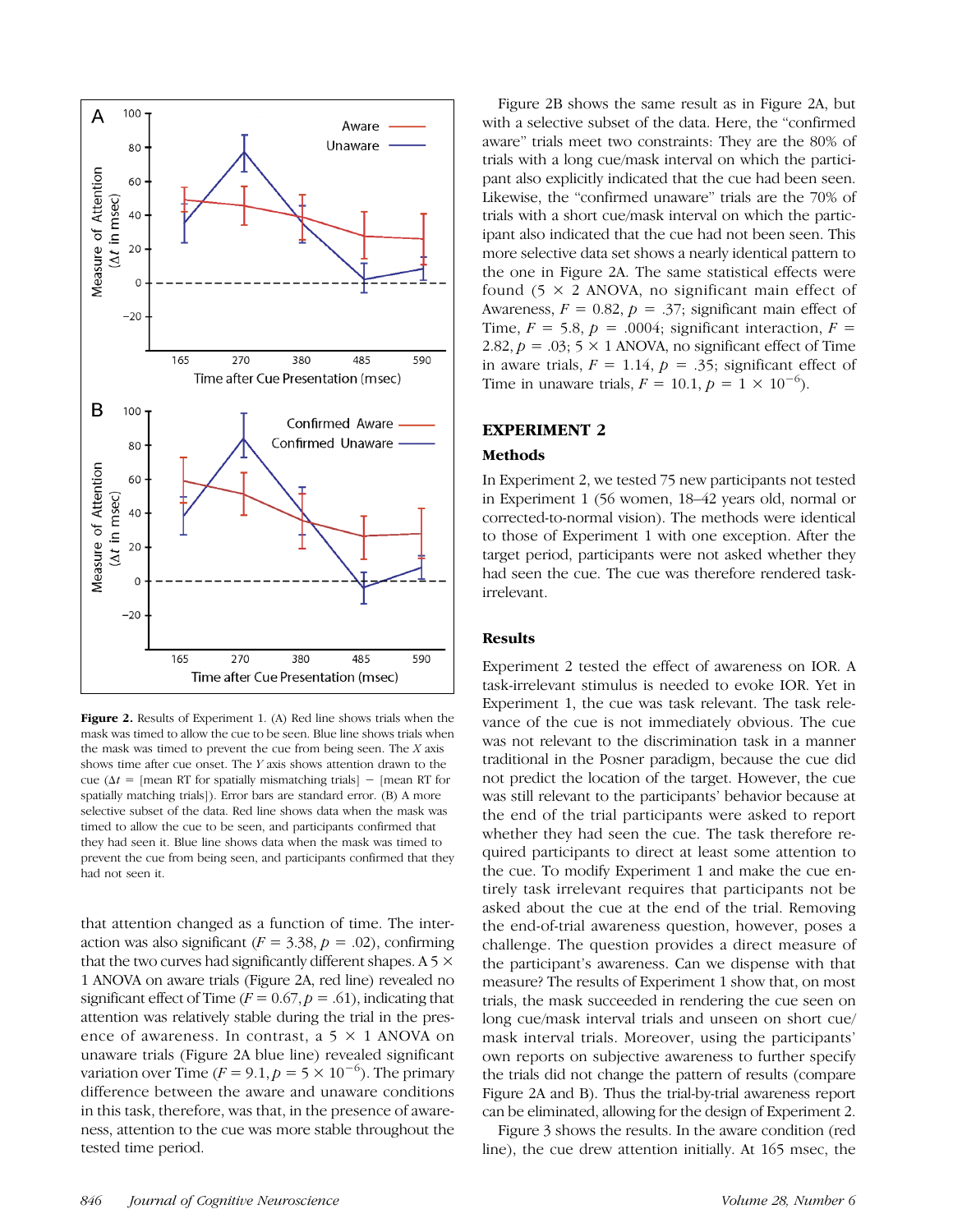measure of attention was significantly above zero. However, unlike in Experiment 1 when the stimulus was behaviorally relevant and attention was relatively sustained, here with a task-irrelevant stimulus attention was attenuated over time. By 485 msec, attention showed evidence of active suppression with a classic IOR negative phase that recovered by 590 msec. In contrast, in the unaware condition (blue line), the negative phase of IOR was absent. The attention measure did not dip below zero. The initial attention to the cue in effect ebbed away, falling back to zero without evidence of active suppression. Prediction 2 was confirmed: IOR, the redirection of attention away from an irrelevant stimulus, was impaired without awareness.

 $A$  5  $\times$  2 mixed factorial ANOVA was performed. The main effect of Awareness was not significant ( $F = 0.99$ ,  $p = 0.32$ , showing that awareness did not cause an overall increase or decrease in attention. The main effect of Time was significant ( $F = 12.71, p = 8 \times 10^{-8}$ ), showing that attention changed as a function of time. The interaction was also significant ( $F = 3.2$ ,  $p = .02$ ), confirming that the two curves had significantly different shapes. The negative IOR in the aware condition at 485 msec was significantly below zero ( $t = 2.9$ ,  $p = .01$ ) and significantly below the unaware condition (paired t test,  $t =$ 2.36,  $p = .03$ ).

#### COMPARISON OF EXPERIMENTS 1 AND 2

Figure 4 shows the data from Experiments 1 and 2 replotted for comparison. Figure 4A shows all results from aware trials. The thick line shows trials when the cue was task-relevant (participants were asked about their awareness of the cue after each trial), and the thin line shows



Figure 3. Results of Experiment 2. Attention to a behaviorally irrelevant stimulus. Red line shows trials when the mask was timed to allow the cue to be seen. Blue line shows trials when the mask was timed to prevent the cue from being seen. The x axis shows time after cue onset. The  $\nu$  axis shows attention drawn to the cue. Error bars are standard error. Only aware trials dipped below zero.



Figure 4. Comparison of Experiments 1 and 2. (A) Aware trials, when the mask was timed to allow the cue to be seen. Thick line shows trials when the cue was task relevant (participants reported at the end of each trial whether they had seen it). Thin line shows trials when the cue was task irrelevant (participants were not required to respond to it). Error bars are standard error. (B) Unaware trials, when the mask was timed to prevent the cue from being seen. Thick line shows trials when the cue was task relevant. Thin line shows trials when the cue was task irrelevant.

trials when the cue was task irrelevant (participants were not asked about the cue). These two curves differ markedly. Two characteristics stand out. First, when the cue was task relevant, attention was relatively sustained over the tested time period. Second, when the cue was task irrelevant, the attention initially drawn to the cue was attenuated and driven negatively into IOR. With awareness of the cue, attention to the cue was controlled in a task-relevant manner, whether the task required sustained attention or suppressed attention.

Figure 4B shows the results from unaware trials. The thick line shows trials when the cue was task relevant, and the thin line shows trials when the cue was task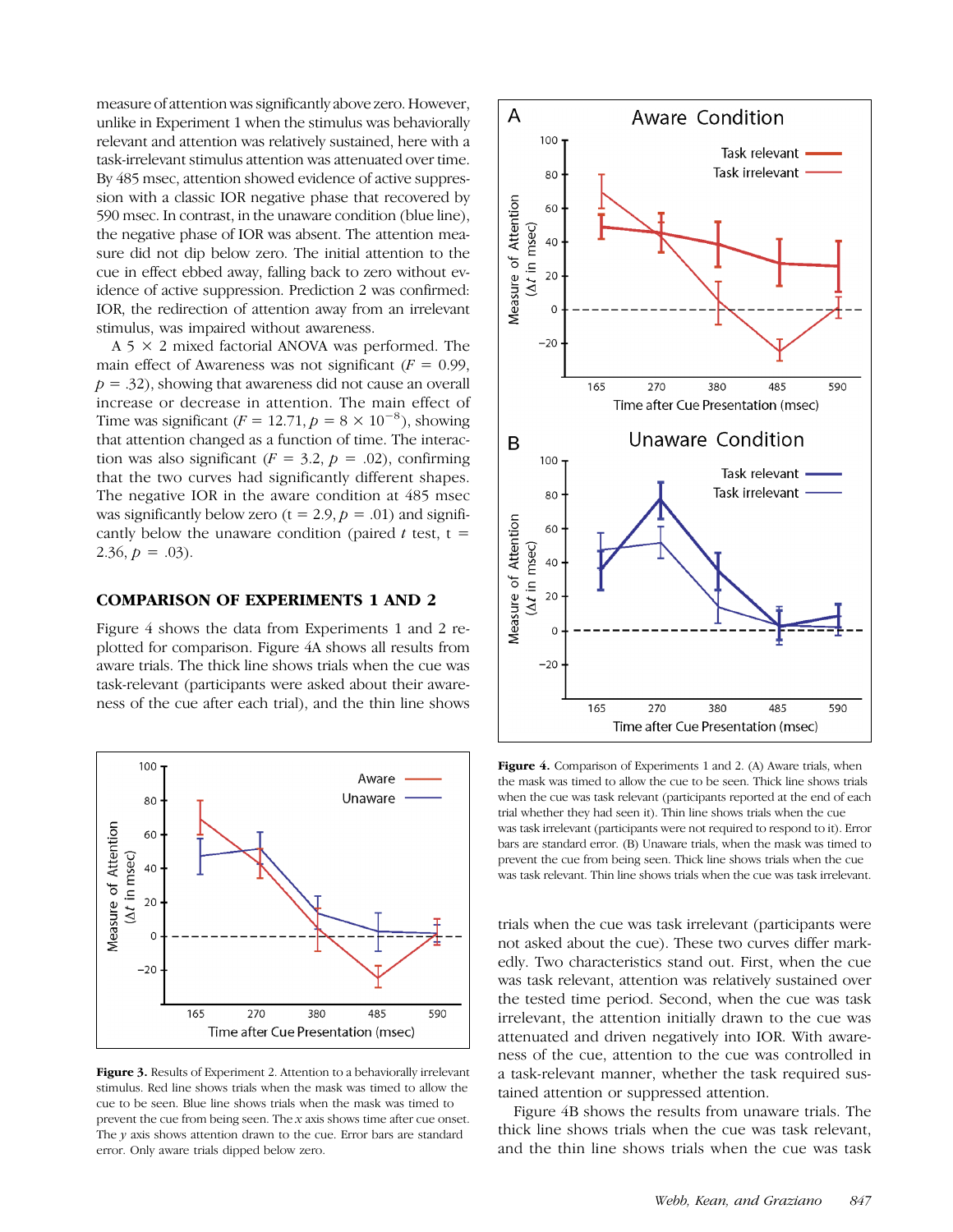irrelevant. The two curves are not significantly different at any time point. Most importantly, attention was not sustained when the cue was task relevant, nor was attention driven negatively into IOR when the cue was task irrelevant.

An omnibus analysis  $(5 \times 2 \times 2 \text{ mixed factorial ANOVA})$ : 5 Time points  $\times$  2 Awareness conditions  $\times$  2 Task relevance conditions) revealed no significant main effect of Awareness ( $F = 0.03$ ,  $p = .87$ ), a significant main effect of Time ( $F = 13.93$ ,  $p = 1 \times 10^{-9}$ ), and a significant three-way interaction ( $F = 3.27$ ,  $p = .01$ ).

# EXPERIMENT 3

#### Methods

We tested 26 participants not tested in the previous experiments (19 women, 18–50 years old, normal or corrected-to-normal vision).

Experiment 3 did not use the metacontrast paradigm of Experiments 1 and 2 because the mask that manipulates awareness requires time to become effective, whereas we sought to test the initial stimulus-driven attention. We therefore used a different paradigm that did not depend on masking and allowed us to test attention 50 msec after stimulus onset. Figure 5 shows the behavioral paradigm. At the start of each trial, a central fixation cross and two black boxes with their centers displaced 5° to the left and right of fixation appeared on a gray screen. Participants were instructed to fixate centrally during the trial. After 1500 msec, a 50-msec cue period began. The cue was a single pixel presented at one of two luminance levels. These two luminance levels were tailored to each



Figure 5. Behavioral paradigm for Experiment 3. Fixation onset was followed by cue period, target period, and awareness probe. Low contrast cues were presented on 2/5 of trials; high contrast cues were presented on 2/5 of trials. One fifth were catch trials with no cue. The target could be on the same side as the cue (spatially matching as shown here) or the opposite side (mismatching). Participants indicated the identity of the target ("F" or "A") as quickly as possible while ignoring the distractor. Participants were then probed whether or not they had seen the cue on a scale of 1 (sure it was not visible) to 7 (sure it was visible).

participant based on performance in practice runs. For both luminance levels, the cue was near perceptual threshold such that on some trials participants reported seeing it and on some trials reported not seeing it. This trial-by-trial variation provided the "aware" and "unaware" trials without having to rely on a mask. With respect to the gray background (RGB of 190/190/190), the higher contrast cue was chosen from the luminance range of RGB between 50/50/50 and 110/110/110, and the lower contrast cue was chosen from the luminance range of RGB between 145/145/145 and 170/170/170. The cue was presented at low signal strength in the center of the left box on 1/5 of trials, at low signal strength in the center of the right box on 1/5 of trials, at high signal strength in the center of the left box on 1/5 of trials, and at high signal strength in the center of the right box on 1/5 of trials. On 1/5 of trials, no cue was presented.

The cue period was followed by a 1-sec target period during which two items were presented, one in each box. The items consisted of one target character, an "A" or "F," and one distractor character, identical to an "A" or "F" but with the omission of a horizontal line. Participants were instructed to ignore the distractor and identify the target using the "A" and "F" keys on a keyboard as quickly as possible.

Following the target period, the screen displayed the question: "Did you see a dot?" Participants rated on a scale of 1–7 how certain they were that they saw a dot before the target. A 1 indicated confidence a dot was not seen. A 7 indicated confidence a dot was seen. Participants responded with either 1 or 7 on most trials (81%, 40% 1 and 41% 7). To ensure that we analyzed only trials in which participants were definitely aware or not aware of the dot, we limited analysis to trials in which participants indicated either 1 or 7.

Each participant performed 24 runs of 20 trials each (480 trials total) completed in a single session. Trial types were counterbalanced and randomized within each run. The side on which the cue appeared, the signal strength of the cue, and the side on which the target appeared were randomized and the location of the cue did not predict the location of the target.

Participants performed the cue awareness response with low false alarm rate (rate at which they reported 7 when no cue was present, mean =  $2\%$ ,  $SD = 2\%$ ) and performed the target discrimination task with high accuracy (mean = 95%,  $SD = 3.4\%$ ). The same  $\Delta t$  metric as in Experiment 1 was used as a measure of attention. For each participant, four  $\Delta t$  scores were computed corresponding to a 2  $\times$  2 design: Aware versus unaware  $\times$ Low contrast versus high contrast. The data were then analyzed with a  $2 \times 2$  repeated-measures ANOVA.

#### Results

Experiment 3 tested stimulus-driven attention 50 msec after the onset of the stimulus. The effect of stimulus contrast on attention was measured. Figure 6 shows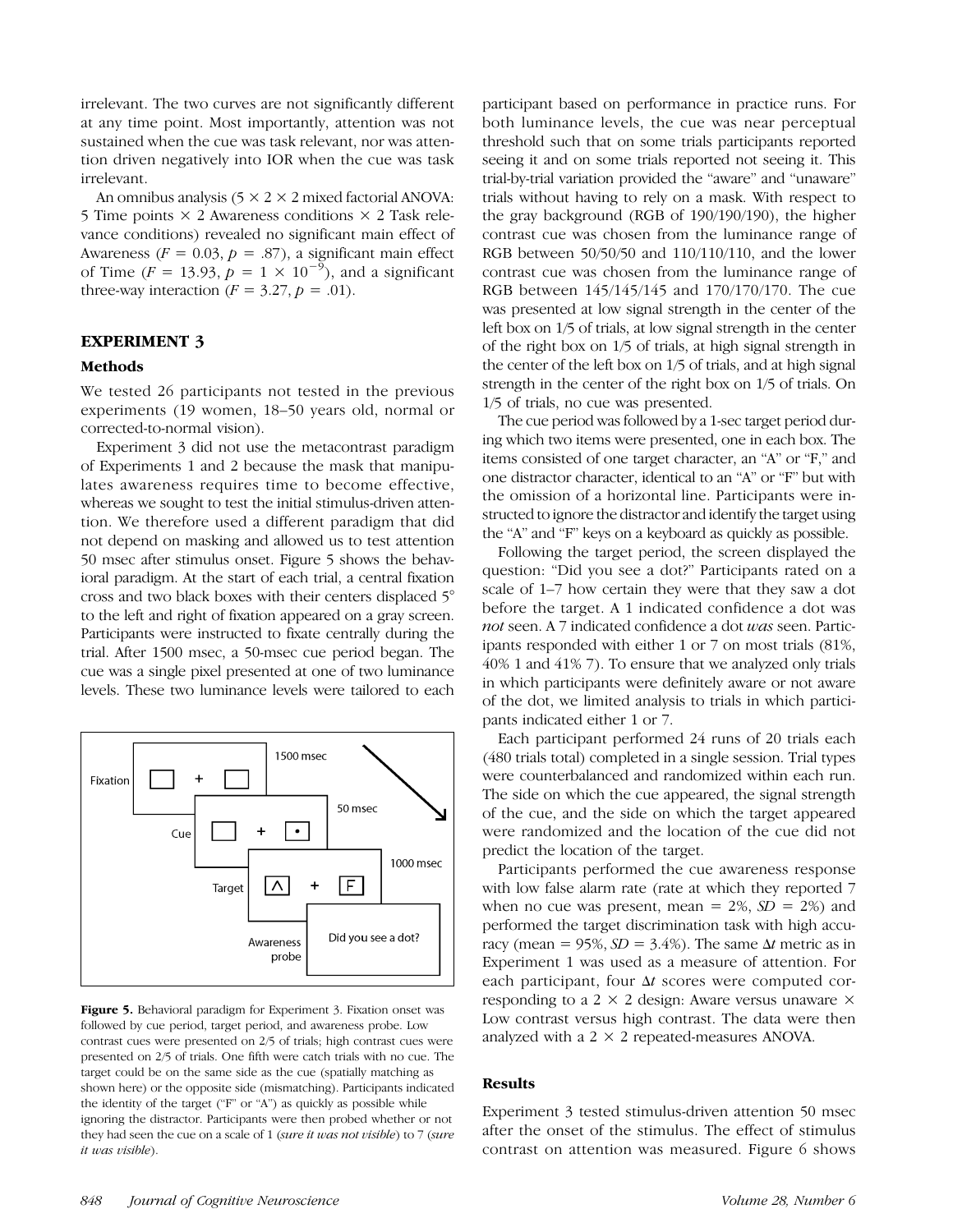

Figure 6. Results of Experiment 3. Red line shows trials when participants reported being aware of the cue. Blue line shows trials when participants reported being unaware of the cue. The  $x$  axis shows cue contrast. The  $y$  axis shows attention drawn to the cue measured by  $\Delta t$  = [mean RT for spatially mismatching trials] – [mean RT for spatially matching trials]. Error bars are standard error.

the results. When participants reported being definitely aware of the cue (red line), attention to the cue was weakly modulated by contrast. When participants reported being definitely unaware of the cue (blue line), attention to the cue was strongly modulated by contrast. Because the results include an interaction, they cannot easily be explained in terms of simple main effects such as an overall increase of attention in aware trials or an overall increase in signal strength in aware trials. The results confirmed Prediction 3: Stimulus-driven attention was more affected by stimulus contrast in the absence of awareness than in the presence of awareness.

 $A$  2  $\times$  2 repeated-measures ANOVA showed no significant main effect of awareness ( $F = 1.2$ ,  $p = .28$ ) indicating that Awareness was not associated with an overall increase or decrease in attention. The main effect of Stimulus contrast was significant ( $F = 9.1$ ,  $p = .005$ ), confirming that attention was overall greater to the higher contrast stimulus. Crucially, the interaction was significant  $(F = 5.2, p = .03)$ , confirming that stimulus contrast had a greater effect on attention in the unaware condition than in the aware condition.

# GENERAL DISCUSSION

This set of experiments tested several aspects of visual attention in the presence and in the absence of awareness of the visual stimulus. The main finding is that, although attention is possible without awareness, it changes in complex ways. Because these experiments directly compared aware and unaware conditions in interleaved trials, it was possible to measure these changes in quantitative detail. A complex relationship between attention and awareness has been demonstrated before (e.g., Hsieh et al., 2011; Tsushima et al., 2006; Lambert et al., 1999; McCormick, 1997). The present report adds to the specific information about how attention changes when awareness is removed.

Experiment 1 plotted the time course of attention to a behaviorally relevant stimulus, during the 600 msec after stimulus presentation. Although attention was possible without awareness, the time course changed. Attention became more variable over time in the absence of awareness. Because of this variability, at 1 time point attention was actually greater when the participant was unaware of the stimulus. Others have also reported a greater attention to an unaware stimulus (e.g., Tsushima et al., 2006; McCormick, 1997). The present findings suggest that attention is not generally increased or decreased in the absence of awareness but rather becomes less stable in time and therefore, at some time points, may rise above or fall below the level it would have had in the presence of awareness.

In Experiment 2, the time course of attention to a behaviorally irrelevant stimulus was plotted. Again, although attention was possible without awareness, the time course differed from in the aware condition. When participants were aware of the stimulus, they demonstrated IOR, actively suppressing attention to the stimulus at the 485-msec time point. When participants were unaware of the stimulus, IOR was no longer observed. Whether IOR to a stimulus is present without awareness of the stimulus has been debated (Ivanoff & Klein, 2003; Lambert et al., 1999; McCormick, 1997). The present results do not necessarily resolve that debate. Perhaps some IOR is still present in some conditions or at a magnitude too small for our experiment to detect. By directly comparing the aware and unaware conditions, however, the present results do suggest that IOR is at least reduced in the absence of awareness.

In Experiment 3, stimulus-driven attention 50 msec after the onset of the visual stimulus was measured while stimulus contrast was varied. Stimulus contrast had a greater effect on attention when participants were not aware of the stimulus than when they were aware of it. This finding adds to the growing literature showing that not just top–down attention but also stimulus-driven attention is affected by the presence or absence of awareness (Lambert et al., 1999). In our experiment, because attention was tested within 50 msec of cue onset, there was presumably no time for any substantial cognitive or top–down involvement in regulating how much attention was drawn to the stimulus. Yet this fast, bottom–up attention was still affected by the presence or absence of awareness.

The three experiments presented here were motivated by the attention schema theory, one possible account of the relationship between attention and awareness. The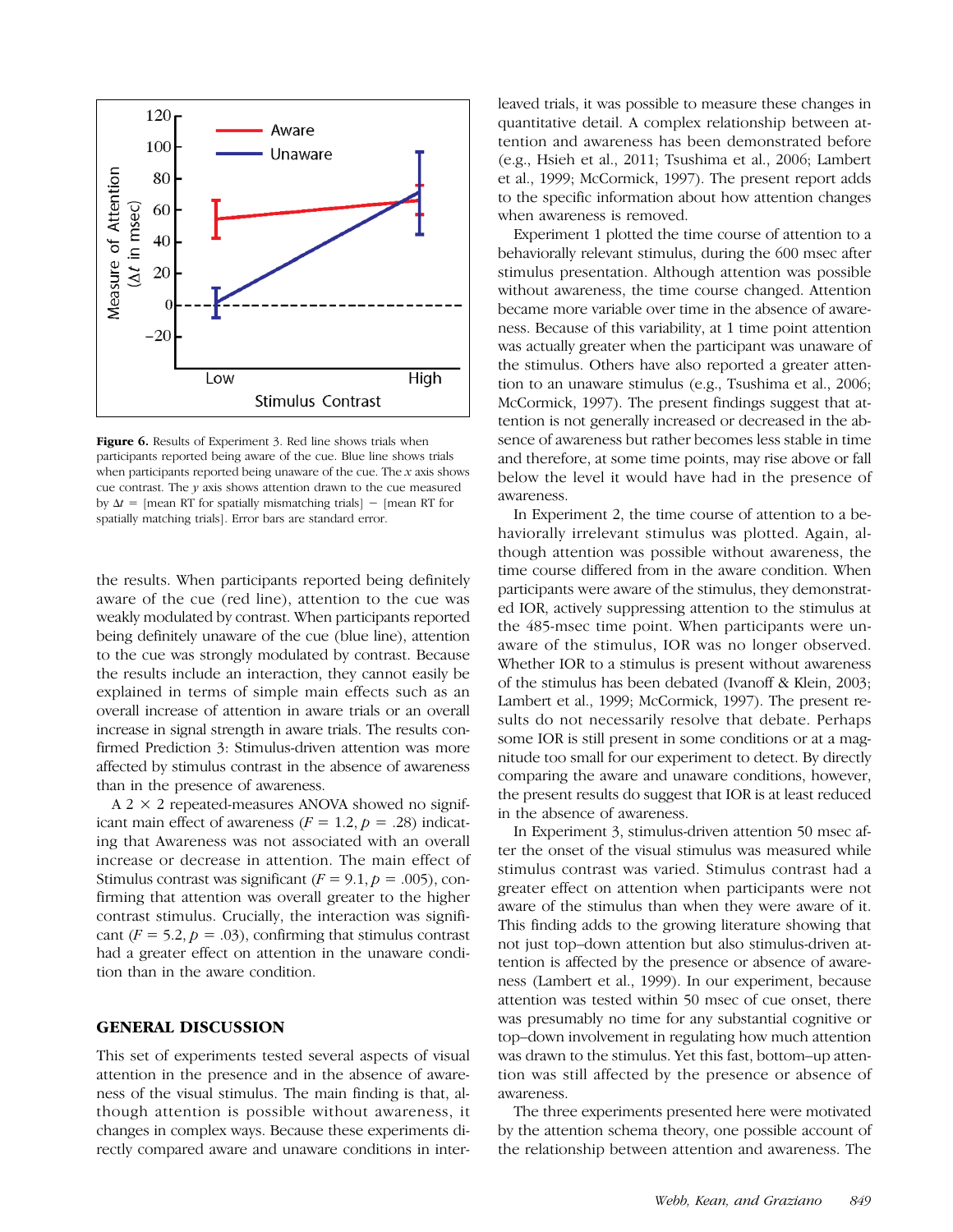theory is based on concepts from dynamical systems control. From it, we made three specific predictions about the behavior of attention with and without awareness. All three predictions were confirmed. For a task-relevant stimulus, attention became less stable when awareness was absent (Experiment 1). For a task-irrelevant stimulus, IOR was reduced when awareness was absent (Experiment 2). Stimulus-driven attention was more affected by stimulus contrast when awareness was absent (Experiment 3). These three tests of course do not prove the theory. Rather, the theory would have been disconfirmed had the predictions failed. The attention schema theory remains one possible account of the complex relationship between attention and awareness.

In a possible alternative interpretation, one might say, "If I'm aware of the stimulus, then of course I can consciously decide to pay more or less attention to it. In that trivial way, awareness contributes to the control of attention." We term this the cognitive control hypothesis. It is distinct from the hypothesis proposed here, the attention schema hypothesis. The cognitive control hypothesis is tempting because it is intuitive, but it is an unlikely explanation. First, it fails to explain. It asserts with some circularity that consciousness of a stimulus comes with the capability for conscious control. Second, although it might apply to the results of Experiment 1, it is unlikely to account for Experiments 2 and 3. In Experiment 2, it is unlikely that participants made a conscious cognitive decision to employ IOR. IOR is usually considered to be an automatic process, not the result of a high-level cognitive decision. In Experiment 3, the stimulus-driven attention effects were obtained within 50 msec of stimulus onset, presumably too fast to be the result of a cognitive decision. The results are more consistent with the attention schema theory. Without awareness of the stimulus, many aspects of attentional control changed including fast automatic aspects of control. The changes in control were consistent with the loss of an internal control model of attention. Of course other, more successful alternative explanations may emerge as more experiments are conducted.

The attention schema theory may shed light on a recent line of experiments in which the stability of a visual representation in the brain is greater when the participant is aware of the stimulus (Schurger, Sarigiannidis, Naccache, Sitt, & Dehaene, 2015; Schurger, Pereira, Treisman, & Cohen, 2010). In those studies, the neural signature of visual awareness is a cortical pattern of activity that is more stable across time within a trial and more consistent across trials. In the attention schema theory, an internal model would help to stabilize attention and therefore stabilize the visual representation. However, it is also important to note that in the attention schema theory, stability is only one aspect of the performance of the system. Awareness should enhance stability when stability is task relevant and should enhance the agility of the system when change is useful.

A central question in consciousness research is whether subjective awareness serves any function or is an epiphenomenon. In the attention schema theory, subjective awareness serves a specific mechanistic function. It is the internal model for the dynamical systems controller that guides attention. Without it, attention is still possible and even some aspects of attentional control remain, but the brain is no longer capable of a nuanced, modelbased control. Because attention is one of the most consequential processes in the brain—it determines what information is deeply processed and therefore which signals affect behavior and memory—the attention schema theory suggests that awareness is no epiphenomenon but lies at the center of our ability to function as agents in the world.

#### Acknowledgments

We thank Kajsa Igelstrom for comments. Research was supported by the Princeton Neuroscience Institute Innovation Fund.

Reprint requests should be sent to Michael S. A. Graziano, Department of Psychology, Peretsman-Scully Hall, Princeton University, Princeton, NJ 08544, or via e-mail: Graziano@princeton. edu.

#### REFERENCES

- Breitmeyer, B., & Öğmen, H. (2006). Visual masking. New York: Oxford University Press.
- Camacho, E. F., & Bordons Alba, C. (2004). Model predictive control. New York: Springer Publishing.
- Graziano, M. S. A. (2013). Consciousness and the social brain. New York: Oxford University Press.
- Graziano, M. S. A. (2014). Speculations on the evolution of awareness. Journal of Cognitive Neuroscience, 26, 1300–1304.
- Graziano, M. S. A., & Botvinick, M. M. (2002). How the brain represents the body: Insights from neurophysiology and psychology. In W. Prinz & B. Hommel (Eds.), Common mechanisms in perception and action: Attention and performance XIX (pp. 136–157). Oxford: Oxford University Press.
- Graziano, M. S. A., & Kastner, S. (2011). Human consciousness and its relationship to social neuroscience: A novel hypothesis. Cognitive Neuroscience, 2, 98–113.
- Graziano, M. S. A., & Webb, T. W. (2014). A mechanistic theory of consciousness. International Journal of Machine Consciousness, 6, 163–176.
- Hsieh, P., Colas, J. T., & Kanwisher, N. (2011). Unconscious pop-out: Attentional capture by unseen feature singletons only when top–down attention is available. Psychological Science, 22, 1220–1226.
- Ivanoff, J., & Klein, R. M. (2003). Orienting of attention without awareness is affected by measurement-induced attentional control settings. Journal of Vision, 3, 32–40.
- Jiang, Y., Costello, P., Fang, F., Huang, M., & He, S. (2006). A gender- and sexual orientation-dependent spatial attentional effect of invisible images. Proceedings of the National Academy of Sciences, U.S.A., 103, 17048–17052.
- Kelly, Y. T., Webb, T. W., Meier, J. D., Arcaro, M. J., & Graziano, M. S. A. (2014). Attributing awareness to oneself and to others. Proceedings of the National Academy of Sciences, U.S.A., 111, 5012–5017.